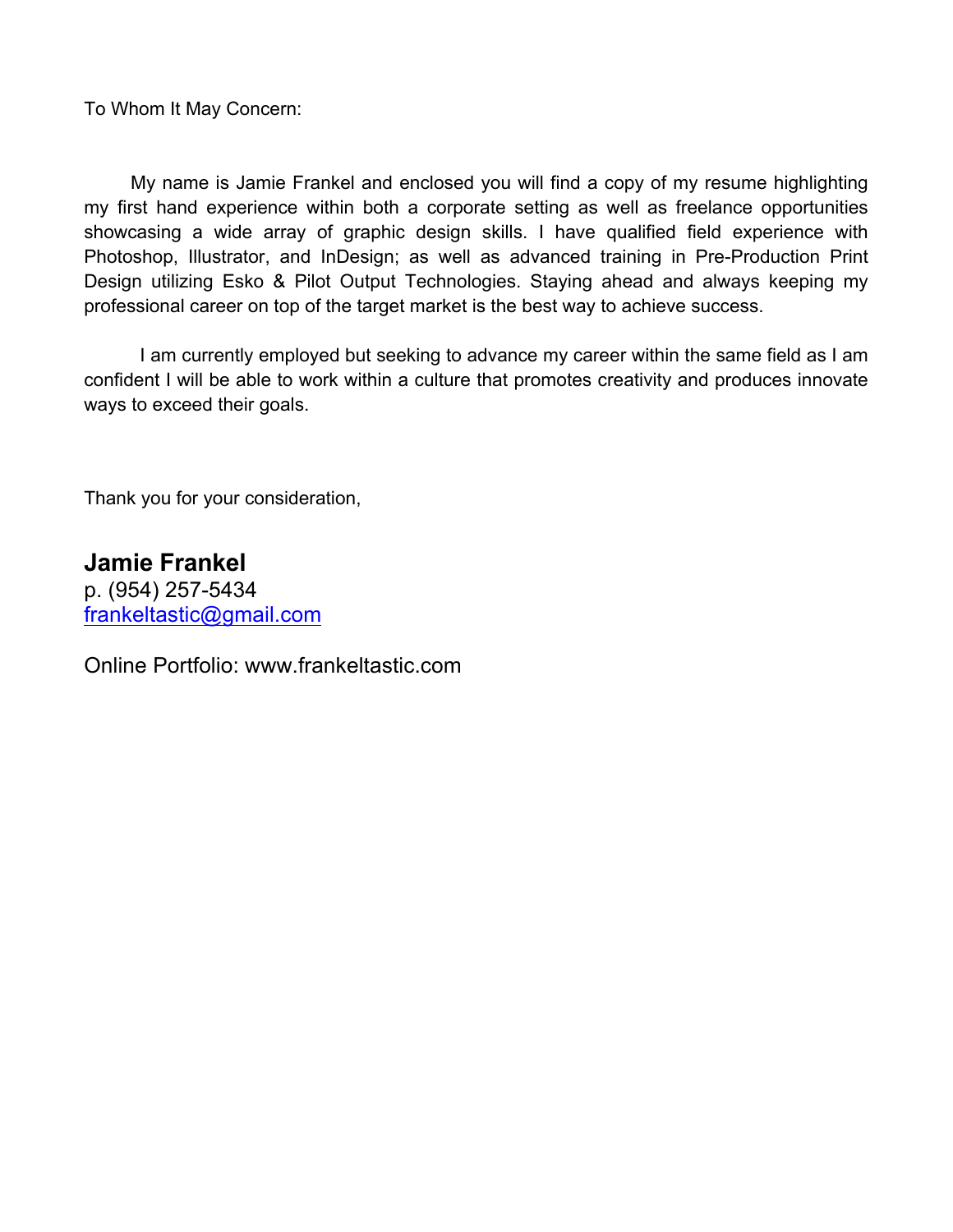

5063 Starblaze Dr Greenacres, FL 33463

P. 954-257-5434 frankeltastic@gmail.com

| <b>Objective</b>                         | As a Production Designer / Custom Ticket Coordinator I have set my career goals and<br>continue to achieve success through my attention to detail, ability to follow procedures and<br>eagerness to learn.                                                                                                                                                                                                                                                                                                                                                                                                                     |  |
|------------------------------------------|--------------------------------------------------------------------------------------------------------------------------------------------------------------------------------------------------------------------------------------------------------------------------------------------------------------------------------------------------------------------------------------------------------------------------------------------------------------------------------------------------------------------------------------------------------------------------------------------------------------------------------|--|
| <b>Software</b><br><b>Qualifications</b> | Professionally knowledgeable in Adobe Photoshop and Illustrator CC including<br>experience with ESKO Automation Engine outputting Proofs through a Mac platform<br>Adobe CC - Master Suite (Photoshop / Illustrator / InDesign / MUSE / Acrobat)<br>Microsoft Office (Excel / Word / PowerPoint / Outlook)<br>٠<br>• ESKO Pilot Suite 15 (Automation Engine)<br>• Proprietary Client Management & Quoting Software<br>• HTML code manipulation for CSS editing                                                                                                                                                                 |  |
| <b>Work</b><br><b>Experience</b>         | August 2011 - Current<br><b>Boca Systems</b><br>Boca Raton, FL<br>March 2005 - July 2008<br><b>Production Designer / Custom Ticket Coordinator</b><br>• Account coordination of Domestic & International client custom ticket orders<br>• Price quotes, shipping dates, production conflict and resolutions<br>Assemble ticket graphics per clients' specifications utilizing a platform with graphic industry<br>standard software<br>• Strong knowledge of postscript conflicts and their respective resolutions was gained from<br>this responsibility<br>• Create separation plates employing flexography printing process |  |
|                                          | June 2009 - July 2011<br><b>Legend Advisory Corporation</b><br>Palm Beach Gardens, FL<br><b>Graphic Designer / Marketing Specialist</b><br>• Direct contact to Senior VP & Key Accounts Manager<br>• Oversee production and creative design for newly branded marketing materials<br>• Maintain website content and maintenance for both public site as well as the private portal<br>for company representative log-ins<br>• Monthly performance updates of marketing materials<br>Quarterly updates of company performance flyers, allocations pie charts, website<br>performance charts                                     |  |
|                                          | August 2008 - June 2009<br><b>Applied Systems, Inc.</b><br>University Park, IL<br><b>Graphic Designer</b><br>Perform graphical leadership on company business cards, white papers, and internal<br>poster production<br>• Lead company contact for advertising campaigns & material insertions<br>• Oversee the typesetting, font selection, wording, and design layout according to brand<br>guidelines                                                                                                                                                                                                                       |  |

# **References available upon request**